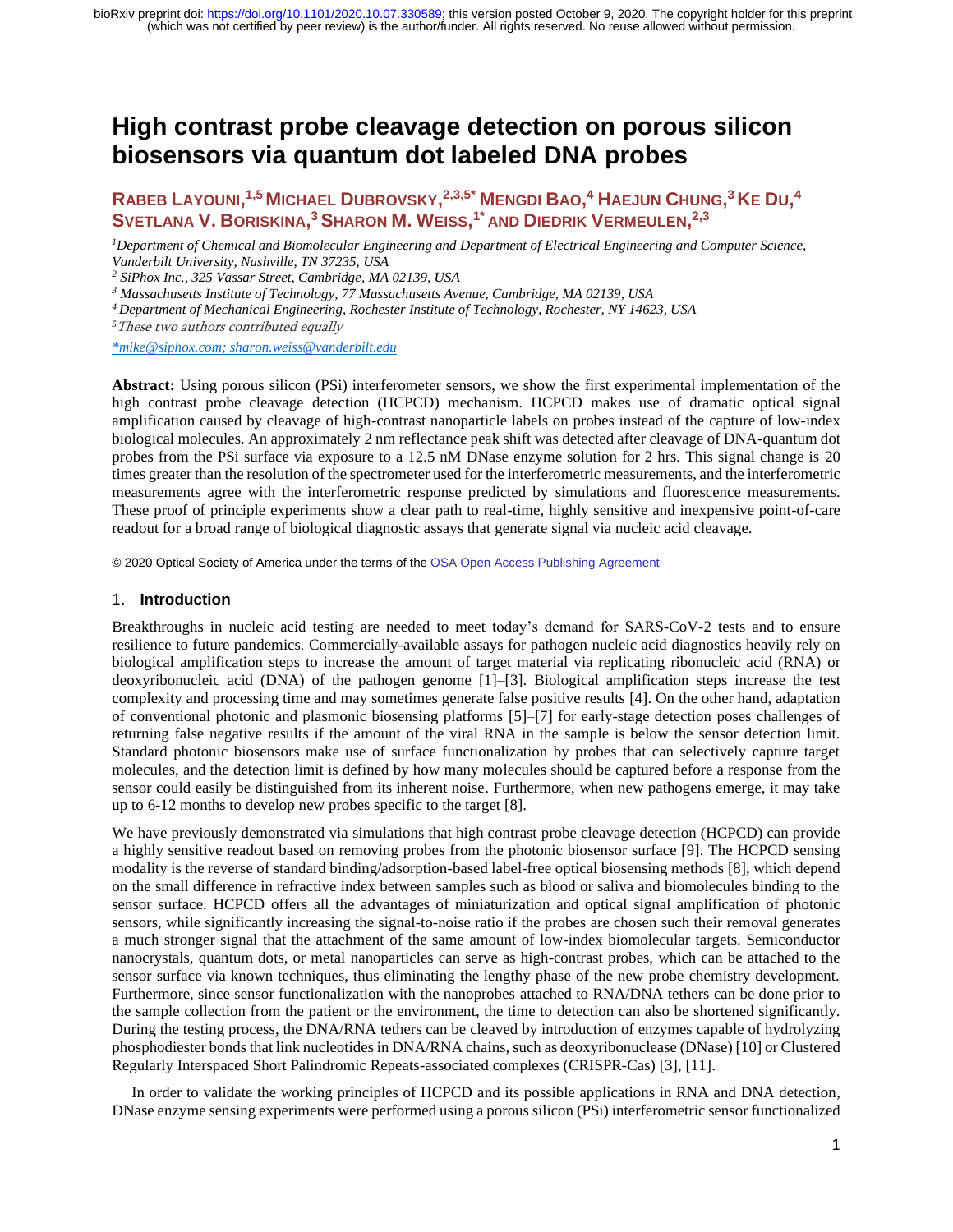with either high-contrast ds-DNA-quantum dot (Qdot) or low-index ds-DNA-fluorescein (FAM) probes. PSi interferometer sensors are a well-studied promising simple platform for low-cost diagnostics [9], [12]–[14]. This platform offers large surface-to-volume ratio, simple optical reflectance readout, and surface functionalization by using well-developed surface chemistries. Although DNA detection has been demonstrated using PSi sensors, challenges in achieving high sensitivity detection remain. Typically, experimental detection of μM concentrations of DNA are reported. While signal amplification through quantum dot attachment to target DNA [15], [16] and electrokinetic focusing [17] to concentrate target DNA lead to improved sensitivity, these approaches are not compatible with simple, real-time diagnostics. In this work, we not only demonstrate that HCPCD detection is a promising approach to improve the sensitivity of PSi sensors in a straightforward manner, but we also importantly establish the feasibility of the HCPCD detection approach for future implementation on resonant silicon-based optical sensors, which have the potential to reach the sensitivity necessary for amplification-free PCR-quality assays [9].

#### **2. Working Principle of PSi Reflective Interferometer with HCPCD Mechanism**

Single layer PSi interferometers work on the principle of thin film interference. Light reflected from the top (air/PSi) and bottom (PSi/silicon substrate) interfaces of the PSi layer interfere, giving rise to characteristic Fabry-Perot reflectance fringes (Fig. 1(a)). The fringe positions and the periodicity of the interferometric pattern are determined by the effective optical thickness of the PSi film:

$$
m\lambda_m = 2nL, m = 0, 1, \dots,
$$
\n<sup>(1)</sup>

where *n* is the effective refractive index of the PSi layer, L is the layer thickness, and  $\lambda_m$  is the spectral position of the *m*-th fringe maximum. Since the average pore diameter is much smaller than the wavelength of light, an effective medium approximation can be used to estimate the effective refractive index of the PSi film.



Fig. 1. (a) Interference spectrum collected from an oxidized PSi layer under normal illumination by a broadband white light source. (b) Schematic of the HCPCD-based reflectance interferometry detection platform with a PSi layer as the optical transducer. The PSi layer is functionalized with quantum dot-labeled probes using the appropriate surface chemistry and the biotin-streptavidin conjugation mechanism, as described in the methods section. The Qdot probes are then cleaved by the exposure of the sensor to the DNase enzyme and washed away, which generates a measurable optical signal change in the form of the Fabry-Perot fringes spectral shift. The inset shows a fluorescence image of the Qdots.

At the same time, the pore size is chosen to be larger than both the molecular target and the molecules used in the surface functionalization process, to allow sufficient space for the molecular species to infiltrate into the large surface area of the porous material. When molecular species enter the pores, the effective refractive index of the PSi layer increases, and the fringes redshift. Conversely, when species (or dielectric nanoparticle probes) are removed from the pores, the effective refractive index of PSi decreases and the fringes blueshift. In the HCPCD detection approach, as illustrated in Fig. 1(b), a PSi interferometer is first functionalized with high-index biotin-dsDNA-Qdot probes, leading to a redshift of the reflectance fringes. When an enzyme is used to cleave the DNA, leading to removal of the Qdots, the reflectance fringes blueshift. The magnitude of the reflectance shifts are proportional to the quantity of material being added to or removed from the pores, and can provide a mechanism for a sensitive and quantitative optical readout. In the following sections, we describe the methodology in detail.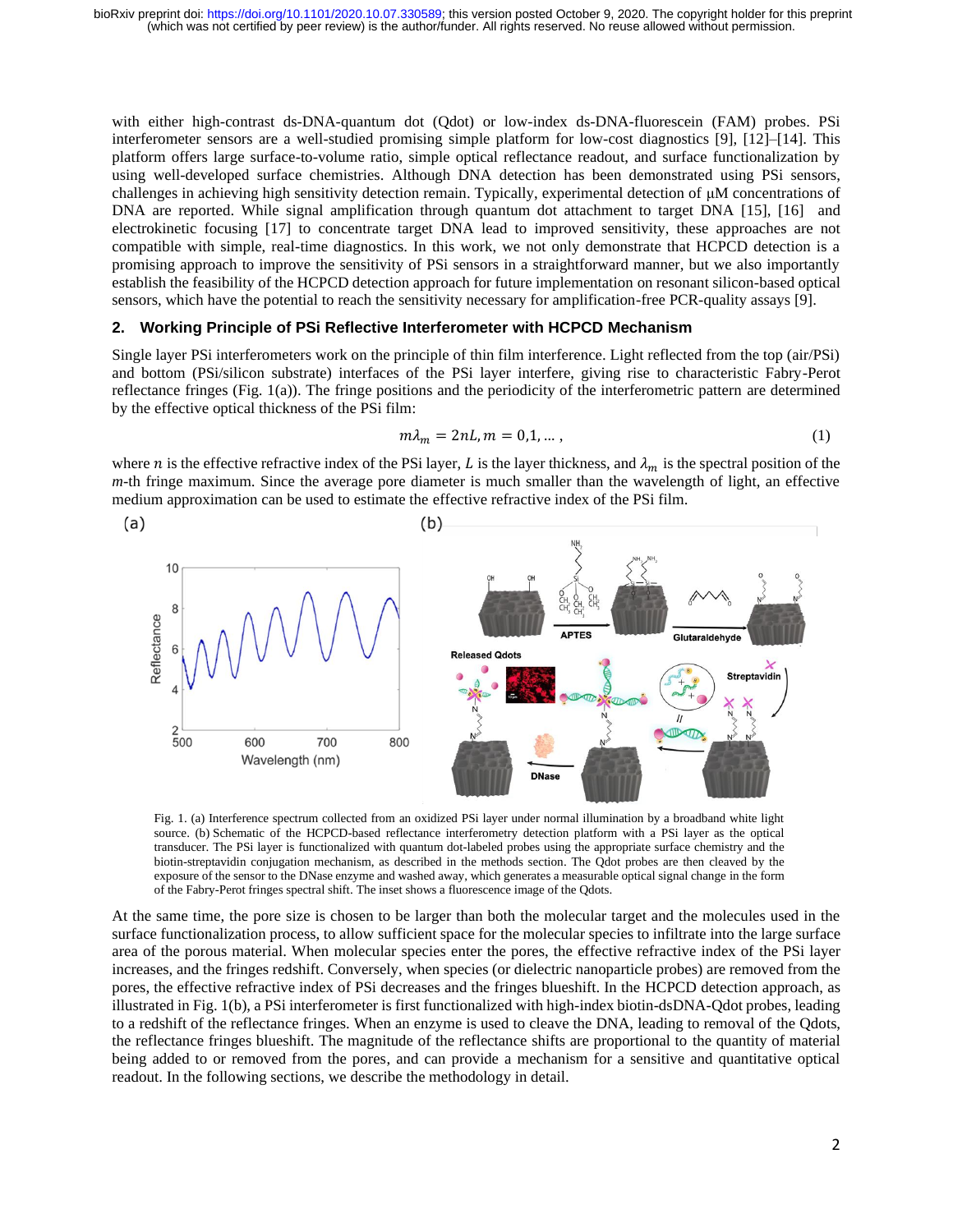# **3. Experimental Methods and Procedure**

#### *3.1 Porous silicon fabrication and surface modification*

PSi thin films used for the sensing experiments in this work were fabricated by electrochemical etching in a solution of 15% hydrofluoric acid in ethanol at a current density of 70 mA/cm<sup>2</sup> for 100 s. We note that prior to fabricating these PSi films, a sacrificial PSi layer was first etched and then removed in NaOH solution to ensure that there were large pores openings at the surface [18]. After the removal of the sacrificial layer and again after formation of the PSi film used for sensing, chips were washed with ethanol and dried with nitrogen. Surface modification followed a previously established procedure [19]. First, to provide surface passivation and prepare for silanization, freshly etched PSi chips were thermally oxidized at 800 ºC for 30 min. Chips were subsequently rinsed with ethanol and dried with nitrogen. The thickness and porosity of the PSi layer were measured by scanning electron microscopy (SEM), and found to be 3.99 mm and 73%, respectively.

The oxidized samples were incubated in freshly prepared 4% 3-aminopropyltriethoxysilane (APTES) solution (1 mL deionized water, 920  $\mu$ L methanol and 80  $\mu$ L APTES) for 15 min. The samples were then soaked in methanol for 15 min. Excess APTES was removed by rinsing with deionized (DI) water and ethanol. The samples were dried with nitrogen, and then annealed at 150 ºC for 10 min, rinsed with methanol and dried with nitrogen. Next, the samples were incubated in a 2.5% glutaraldehyde solution (50  $\mu$ L of 25% glutaraldehyde and 950  $\mu$ L HEPES buffer, pH =7.4) for 30 min. Excess glutaraldehyde was removed by incubating each sample in  $1 \mu$ L of sodium cyanoborohydride in 100 µL HEPES buffer solution for 30 min, which is also necessary to stabilize the Schiff base. Finally, streptavidin was attached to the surface by exposing the samples to a 10  $\mu$ M streptavidin solution in PBS buffer (pH=7.4) for 30 min, and the Schiff base was stabilized by repeating the reducing step with sodium cyanoborohydride. To minimize non-specific binding, the sample was incubated in 3 M ethanolamine in buffer with pH=9.0 for 30 min. The sample was then thoroughly rinsed with DI water and dried with nitrogen*.*

## *3.2 Synthesis of quantum dot and FAM dye labeled probes*

To synthesize biotin-dsDNA-Qdot probes, 0.2 μM Qdots (QdotTM 605 ITKTM Streptavidin Conjugate Kit, ThermoFisher Scientific) were first mixed with 5  $\mu$ L of 100  $\mu$ M biotinylated ssDNA (5' biotin-CTGTCGTGGTTCTAGGGAGTCAAGAAGGAGCAGTTCACATTT 3'; IDT, Inc.) to reach a total volume of 36.2 μL. The mixture was incubated in the dark at room temperature for 15 min. Next, 10 μL of complementary biotinylated ssDNA (IDT, Inc.) with a concentration of 100 μM was added and reacted with the mixture under mild shaking with a tube rotator (BS-RTMI-1, STELLAR SCIENTIFIC) for 90 min.

To synthesize FAM dye labeled probes, two biotinylated complementary DNA strands at  $100 \mu M$  concentration with FAM dye tags (IDT, Inc.) were hybridized via a 90-minute incubation under mild shaking with the tube rotator.

#### *3.3 Probe attachment to porous silicon*

Biotinylated dsDNA-Qdot probes were attached to the streptavidin-modified PSi surface by incubating the sample in 24  $\mu$ L of 135 nM probe solution overnight. The footprint of PSi exposed to the probe solution was 0.25 cm<sup>2</sup>. After incubation, the supernatant was collected, and the sample was rinsed thoroughly with DI water and dried with nitrogen. The same procedure was repeated on a separate PSi sample using 135 nM biotinylated dsDNA-FAM probes.

#### *3.4 DNase cleavage of the probes*

Each PSi sample was incubated in DNAse I solution (2 μL DNAse solution (1U/μL), 2 μL buffer and 16 μL DI water) for 2 h at 310 K in a moist environment. The samples were rinsed thoroughly with DI water and dried with nitrogen.

#### *3.5 Measurements*

Reflectance measurements were carried out using a Newport Q series lamp and fiber-coupled Ocean Optics USB-4000 spectrometer. Attenuated total reflectance Fourier transform infrared (ATR-FTIR) spectroscopy measurements were taken using a Hyperion 2000/Vertex 70v system with a silicon prism. Fluorescence measurements were performed on a Jobin Yvon Fluorolog-3 FL3-111 spectrofluorometer.

# *3.6 Simulations*

We validated the experimental measurements with transfer matrix calculations [20]–[22]. The refractive index of the functionalized PSi matrix with and without probes was modeled with the two-component and the three-component Bruggeman's effective medium theory [20], [23], [24], respectively. The thickness of the organic layer that is used to capture the Qdot probes (APTES-glutaraldehyde-streptavidin) was estimated to be 3.5 nm based on an assumed 50%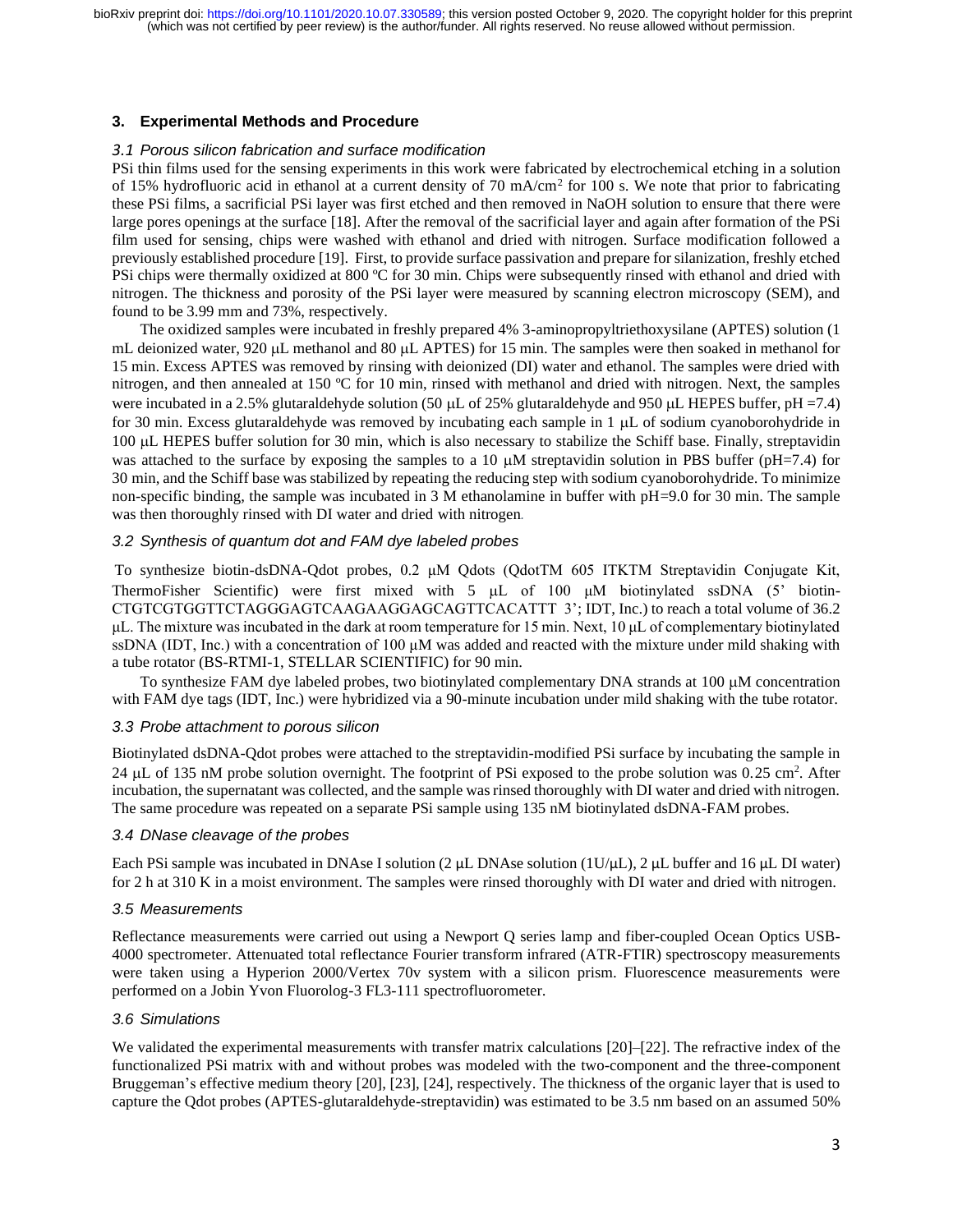surface coverage of streptavidin molecules in the pores and near monolayers of APTES and glutaraldehyde. This leaves a 54% volume fraction of air in the total sensor volume, assuming the initial PSi porosity of approximately 73%. According to Bruggeman's effective medium theory, the effective refractive index of the PSi matrix with the organic layer  $(n_m)$  can be calculated as follows:

$$
(1 - \rho) \cdot \frac{n_m^2 - n_1^2}{n_m^2 + 2n_1^2} + \rho \cdot \frac{1 - n_1^2}{1 + 2n_1^2} = 0, \tag{2}
$$

where  $\rho = 0.54$  is the porosity of the functionalized PSi layer, the void space refractive index is taken as 1 for air, and  $n_1$  is Bruggerman-model effective refractive index of this layer, which can be found from the fast Fourier Transform (FFT) of the experimental spectrum [14] taken prior to attachment of the biotin-dsDNA-Qdot probes, as shown in Fig. 2(a).

The addition of biotin-dsDNA-Qdot probes – which can only occupy the space within the air pores – was modeled via the three-component Bruggeman's model:

$$
(1 - \rho) \cdot \frac{n_m^2 - n_2^2}{n_m^2 + 2n_2^2} + (\rho - \nu) \cdot \frac{1 - n_2^2}{1 + 2n_2^2} + \nu \cdot \frac{n_0^2 - n_2^2}{n_0^2 - 2n_2^2} = 0,
$$
\n(3)

where  $\nu$  is the unknown volume fraction occupied by the biotin-dsDNA-Qdot probes,  $n_{OD}$  is the effective index of the composite biotin-dsDNA-Qdot probe, and  $n_2$  is Bruggeman-model effective refractive index of the functionalized porous layer with the probes, which can be found from the FFT of experimental spectrum taken after attachment of the probes. The effective refractive index of the biotin-dsDNA-Qdot probes,  $n_{OD} = 1.52$ , was found by applying the two-component Bruggeman model (Eq. 2) to simulate a probe composed of a Qdot with a refractive index of 2.5 [25] surrounded by the surface coating of biological material with a refractive index of 1.45 [26]. The Qdot is modeled as an 8 nm radius sphere [27]. The volume of the biological material associated with each Qdot was found by combining the volume of 7 streptavidin molecules [28], each modeled as a 5 nm radius sphere, and 100 biotinylated dsDNAs with 21 base pairs, each modeled as having a volume of  $2.8 \times 10^{-8}$  km<sup>3</sup>. It is assumed that the dsDNAs not only quench the binding sites on the Qdot-streptavidin complexes, but also that the excess dsDNA in the probe solution (see section 3.2) is available to directly bind to the surface of the streptavidin-functionalized PSi.

Combining all these effective index approximations, the filling fraction of the probes attached in the void space of PSi was calculated based on the comparison to experimental spectra taken after the Qdot attachment step. The simulated probe filling fraction was adjusted such that the simulated spectrum after probe attachment matched the experimentally measured spectrum. The total number of Qdots bound inside the PSi was then calculated and compared to the total number of Qdots estimated to be in the pores based on the change of the measured fluorescence intensity of the probe solution before and after exposure to PSi, as discussed in section 4.

#### **4. Results and Discussion**

The as-anodized PSi films used in this work had a thickness of approximately 3.99 μm, porosity of 73%, and average pore diameter of approximately 50 nm. To prepare the surface for probe attachment, the films were first thermally oxidized and then APTES, glutaraldehyde, and streptavidin were sequentially attached to the oxidized PSi (OPSi) surface. Reflectance measurements and ATR-FTIR measurements were taken after each surface modification step, as shown in Fig. 2(a,b). Additionally, after the streptavidin surface modification step, the PSi was soaked in DI water for 24 h and then remeasured to ensure that the surface modification was stable before proceeding to probe functionalization.

The reflectance spectra of the PSi thin films are characterized by Fabry-Perot fringes (see, for example, Fig. 1(a)). The spacing of these fringes is determined by the optical thickness of the PSi film. For large changes in the optical thickness of the PSi film that cause large fringe shifts (e.g., due to the attachment of a large number of molecules in the pores), it can be challenging to analyze the exact spectral change due to the possibility of the fringes shifting by more than the fringe spacing. Accordingly, for the initial surface modification steps, we analyzed the optical thickness changes by using the reflective interferometric Fourier transform spectroscopy technique [14]. In this approach, taking the FFT of the reflectance spectrum gives a peak whose position corresponds to twice the optical thickness of the PSi film (i.e., 2*nL* where *n* is the effective refractive index of the PSi and *L* is the physical thickness of the PSi film). As shown in Fig. 2(a), the 2*nL* peak position increases after each surface modification step, suggesting that APTES, glutaraldehyde, and streptavidin are attached to the OPSi. Negligible shift in the 2*nL* peak position was measured after the DI water soak following streptavidin attachment, suggesting that the PSi surface modification is stable.

ATR-FTIR measurements confirm that the measured optical thickness changes are indeed caused by the different molecular attachments. N-H bending peaks around  $1580 \text{ cm}^{-1}$  and  $1650 \text{ cm}^{-1}$ , shown in Fig. 2(b), indicate the presence of amine in APTES. An increase in C-H stretching peaks at 2863 cm<sup>-1</sup> and 2966 cm<sup>-1</sup> and appearance of a carbonyl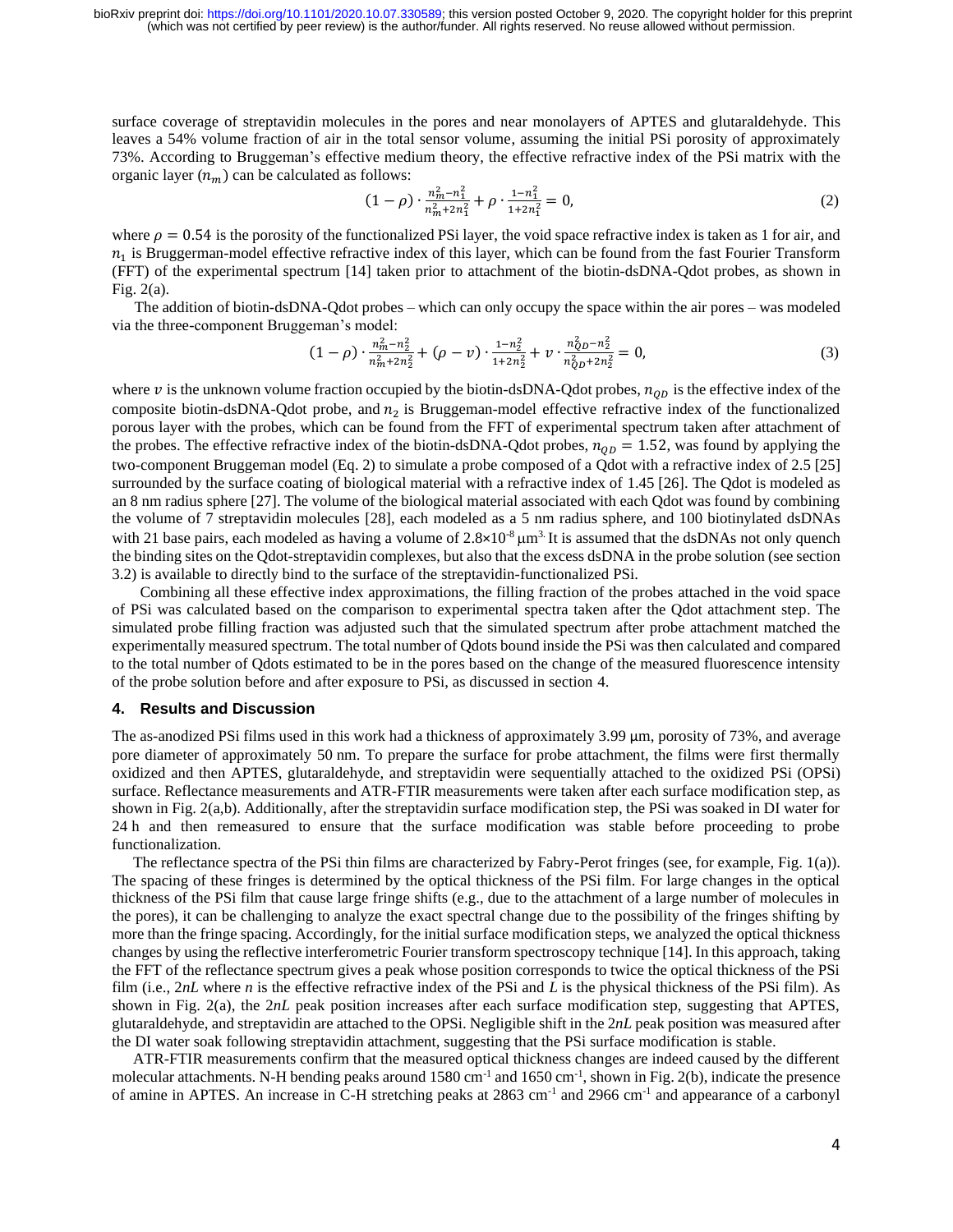peak at 1715 cm-1 confirm the presence of glutaraldehyde on the surface. Finally, the attachment of streptavidin is shown by O-H, carbonyl, and amide bands peaks at 3300 cm<sup>-1</sup>, 1721 cm<sup>-1</sup>, and 1470 cm<sup>-1</sup> and 1600 cm<sup>-1</sup>, respectively.



Fig. 2. (a) FFT of reflectance spectrum of PSi after various surface modification steps. (b) Corresponding ATR-FTIR spectra of PSi measured after each surface modification step in (a); important peaks are labeled.

After incubating the streptavidin-modified PSi in the 135 nM biotin-dsDNA-Qdots probe solution, the supernatant was collected for fluorescence measurements and the reflectance of the PSi was measured after the film was rinsed and dried. As shown in Fig. 3(a), the Fabry-Perot fringes redshift by approximately 3.1 nm after exposure to the probes, suggesting the biotin-dsDNA-Qdots were attached to the streptavidin-modified PSi. Note that due to the excess biotinylated DNA in the probe solution, some of the streptavidin molecules on the PSi surface may capture biotinylated DNA instead of biotin-dsDNA-Qdots. Fluorescence measurements comparing an equal volume of the supernatant with 135 nM biotin-dsDNA-Qdots solution that was not exposed to PSi are shown in Fig. 3(b). A clear decrease in fluorescence intensity for the supernatant confirms that the biotin-dsDNA-Qdots were attached to the streptavidinmodified PSi. To ensure the probes were not non-specifically trapped in the pores, a streptavidin-modified PSi film was exposed to 135 nM streptavidin-coated Qdots. As shown in Fig. 3(c,d), there was negligible change in reflectance after exposure to the streptavidin-coated Qdots and the fluorescence intensity of the supernatant of the streptavidincoated Qdots exposed to the PSi was the same as that of an equal volume of 135 nM streptavidin-coated Qdots solution not exposed to PSi. Hence, we conclude that there is negligible non-specific probe binding occurring in the PSi film.

Figure 3(e) shows the reflectance measurements of a streptavidin-modified PSi film before and after attachment of 135 nM biotin-dsDNA-FAM probe solution: a 1.7 nm redshift results from attachment of these probes. Fluorescence measurements of the supernatant of the biotin-dsDNA-FAM probe solution after incubation on the PSi film showed decreased intensity compared to an equal volume of solution of the biotin-dsDNA-FAM probes that was not exposed to PSi (Fig. 3(f)). This decrease in fluorescence intensity is consistent with probe attachment to the streptavidinmodified PSi. Comparing the Fabry-Perot fringe shifts in Fig. 3(a,e), the redshift for probe attachment is nearly 2 times larger for the biotin-dsDNA-Qdots than the biotin-dsDNA-FAM, suggesting that a larger change in the optical thickness occurs when the biotin-dsDNA-Qdots are attached. This result indicates that the higher refractive index and larger size of the Qdots compared to FAM make them a superior high contrast label for the probes. This conclusion is confirmed in the DNase cleavage detection experiment, as discussed below.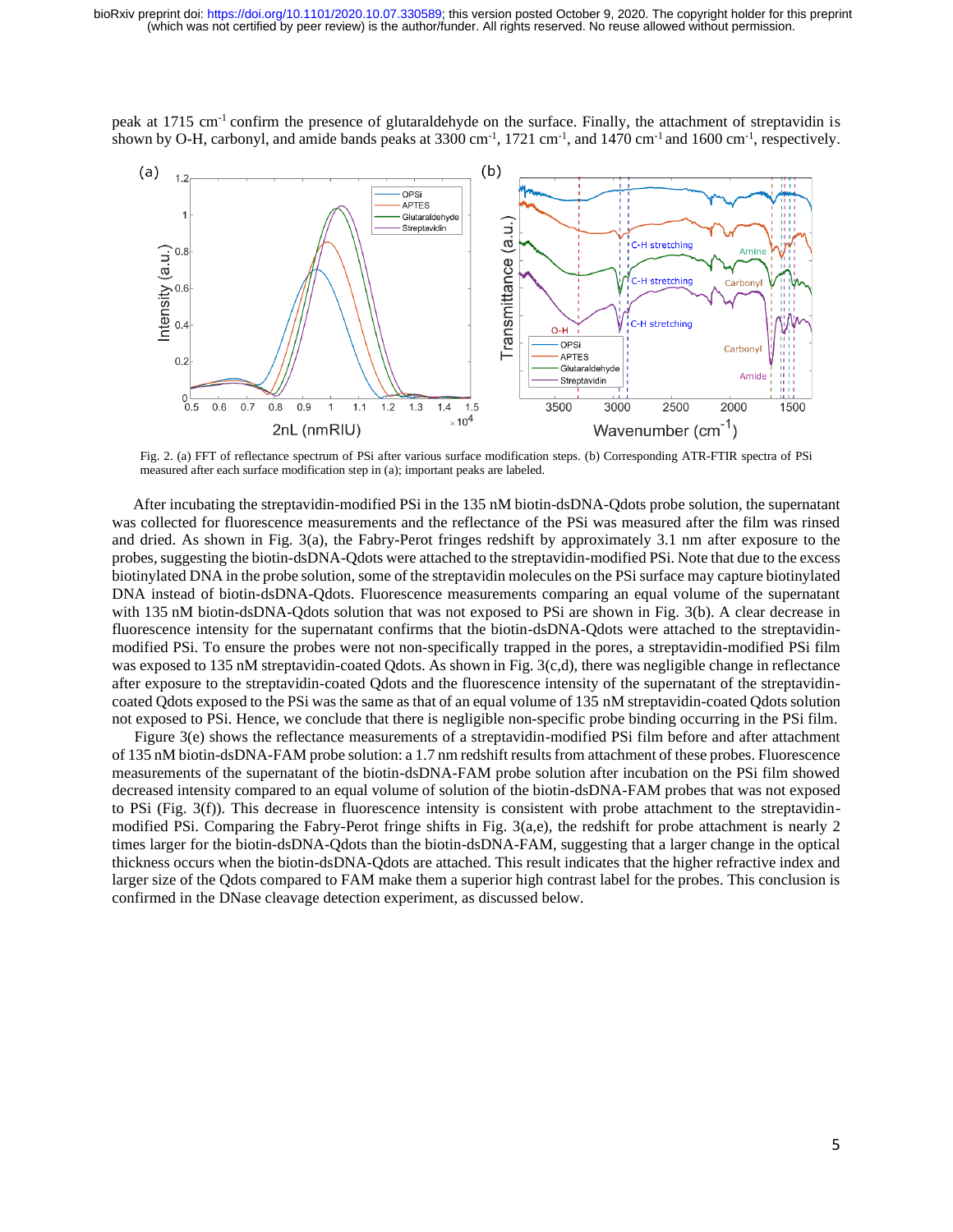

Fig. 3. (a) Reflectance spectra before and after attachment of 135 nM biotin-dsDNA-Qdot probes to streptavidin-modified PSi. (b) Fluorescence intensity of 135 nM biotin-dsDNA-Qdots probe solution compared to equal volume of biotin-dsDNA-Qdots supernatant collected after exposure of the probes to streptavidin-modified PSi. The lower fluorescence intensity of the supernatant is consistent with probes being attached to the streptavidin-modified PSi during incubation. (c) Reflectance spectra before and after attachment of control solution of 135 nM streptavidin-coated Qdots to streptavidin-modified PSi. No change in reflectance suggests that there is no non-specific binding. (d) Fluorescence intensity of 135 nM streptavidin-Qdots solution compared to equal volume of streptavidin-Qdots supernatant collected after exposure to streptavidin-modified PSi. No change in fluorescence intensity is consistent with negligible non-specific binding of the Qdots in the PSi. (e) Reflectance spectra before and after attachment of 135 nM biotin-dsDNA-FAM probes to streptavidin-modified PSi. (b) Fluorescence intensity of 135 nM biotin-dsDNA-FAM probe solution compared to equal volume of biotin-dsDNA-FAM supernatant collected after exposure of the probes to streptavidin-modified PSi.

As a proof of principle demonstration of HCPCD, DNase was used to cleave the dsDNA and release the probes from the pores. First, the experiment was carried out with the PSi sample functionalized with biotin-dsDNA-Qdot probes. Figure 4(a) shows a nearly 2.2 nm blueshift of the Fabry-Perot fringes that results after the Qdots and some portion of the DNA were removed from the PSi surface and rinsed out of the pores. The fringes do not shift fully back to their position prior to probe attachment as some portion of the biotinylated DNA remains attached to the streptavidin-modified PSi surface. Moreover, the DNase enzyme likely did not cleave every DNA tether and thus some probes may remain bound to the pore walls. The simulations discussed below and shown in Fig. 4(b) provide insights on the quantity of probes attached and subsequently cleaved from the PSi sample. Importantly, in the control experiment shown in Fig. 4(c), in which a biotin-dsDNA-Qdot-functionalized PSi film was soaked in DI water for 2 h – a duration equivalent to the DNase exposure – there was only a minor change to the reflectance spectrum  $($   $\sim$  0.4 nm blueshift), which may be due to the fact that DI water and not specifically DNase-free water was utilized for the soak. Thus, we believe that the probe-functionalized PSi surface is stable and DNase leads to removal of material from the pores. When PSi functionalized with biotin-dsDNA-FAM probes was exposed to DNase solution, a nearly 1.2 nm blueshift of the Fabry-Perot fringes was measured, as shown in Fig. 4(d). The magnitude of the blueshift was much less for the PSi with biotin-dsDNA-FAM probes after exposure to DNase compared to that for the PSi with biotindsDNA-Qdot probes, confirming that Qdots are the preferable probe label compared to FAM dye for HCPCD sensing.

To quantitatively relate the observed spectral shifts in Fig. 4(a) to the amount of bound and removed probes, we carried out analytical simulations to model the Fabry-Perot fringe shifts due to biotin-dsDNA-Qdots attachment and DNase cleavage, using a combination of the analytical transfer matrix method and the Bruggeman effective index approximation, as detailed in section 3.6. Figure 4(b) shows that the simulated reflectance spectra are in good agreement with the measured data in Fig. 4(a) when a biotin-dsDNA-Qdot probe fill fraction of  $v = 1.31\%$  is assumed. By considering the footprint of the PSi sample  $(0.25 \text{ cm}^2)$  and thickness of the PSi film  $(3.99 \mu \text{m})$ , as well as the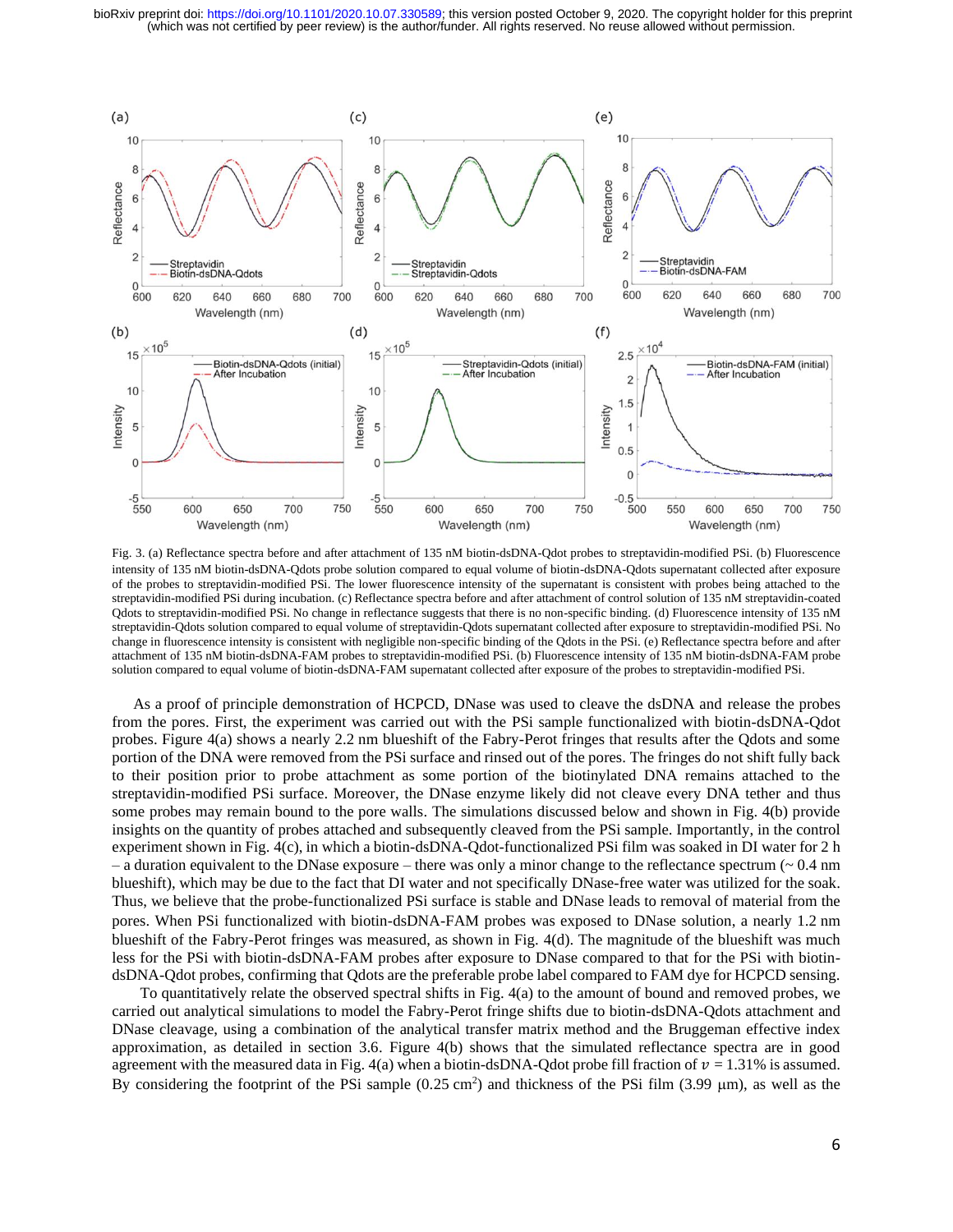

volume of the probes, which includes the volume of the streptavidin-coated Qdots and biotinylated DNA, we then estimated the total number of Qdots bound in the pores to be 0.6 picomoles.

Fig. 4. (a) Reflectance spectra showing redshift of Fabry-Perot fringes after biotin-dsDNA-Qdot probe attachment to streptavidin-modified PSi and blueshift of fringes after exposure to DNase and removal of DNA and Qdots from the PSi. (b) Simulated reflectance spectra showing redshift of Fabry-Perot fringes after 0.6 picomoles of biotin-dsDNA-Qdot probes are attached to streptavidin-modified PSi and blueshift of fringes after removal of approximately 67% of DNA-Qdots from the PSi. (c) Reflectance spectra for control experiment demonstrating minimal change in fringe position when probe-functionalized PSi is exposed to DI water instead of DNase. (d) Reflectance spectra showing redshift of Fabry-Perot fringes after biotin-dsDNA-FAM probe attachment to streptavidin-modified PSi and blueshift of fringes after exposure to DNase and removal of DNA and FAM from the PSi.

The estimated number of Qdots bound in the pores as determined by the reflectance measurements and simulations was then correlated with the fluorescence data in Fig. 3(b). Using a calibration curve produced with stock Qdot solution, we determined the decrease in fluorescence intensity of the Qdot probe solution after exposure to the PSi sensor during functionalization corresponds to 0.85 picomoles of Qdots in the collected supernatant. Since the probe solution initially contained 3.24 picomoles of Qdots, it can be inferred that the maximum number of Qdots attached in the PSi is 2.34 picomoles. The actual number of Qdots attached in the pores is likely less because the PSi was thoroughly rinsed with DI water after collection of the supernatant and any unbound Qdot probes in the pores would have been rinsed out of the pores but not collected for the fluorescence measurements. Accordingly, we consider the simulations and fluorescence data to be in good qualitative agreement.

There are two key differences between HCPCD and a traditional DNA sensing assay: the direction and magnitude of the spectral change for a detection event. In a traditional sensing assay, DNA hybridization between DNA probe and target molecules causes a spectral redshift. In contrast, for HCPCD, using enzymes to cleave DNA molecules that tether the Qdots to the surface leads to removal of part of the DNA tether and the Qdot from the surface, causing a spectral blueshift. This spectral blueshift – the magnitude of which can be controlled by the choice of the probes size and material – is advantageous for handling biofouling, a major concern for sensors operating in complex media. Since a HCPCD detection event leads to a spectral blueshift, non-specific attachment of proteins or other low-index biomolecule species that result in a biofouling-induced spectral redshift would not cause a false positive sensor response. As long as the sensor surface is stable, as was shown in this work, using a spectral blueshift to signify a detection event has a significant advantage for sensing in saliva, serum, and blood. Further, by taking advantage of the dual amplification achieved from single enzymes cleaving large numbers of probes and the high refractive index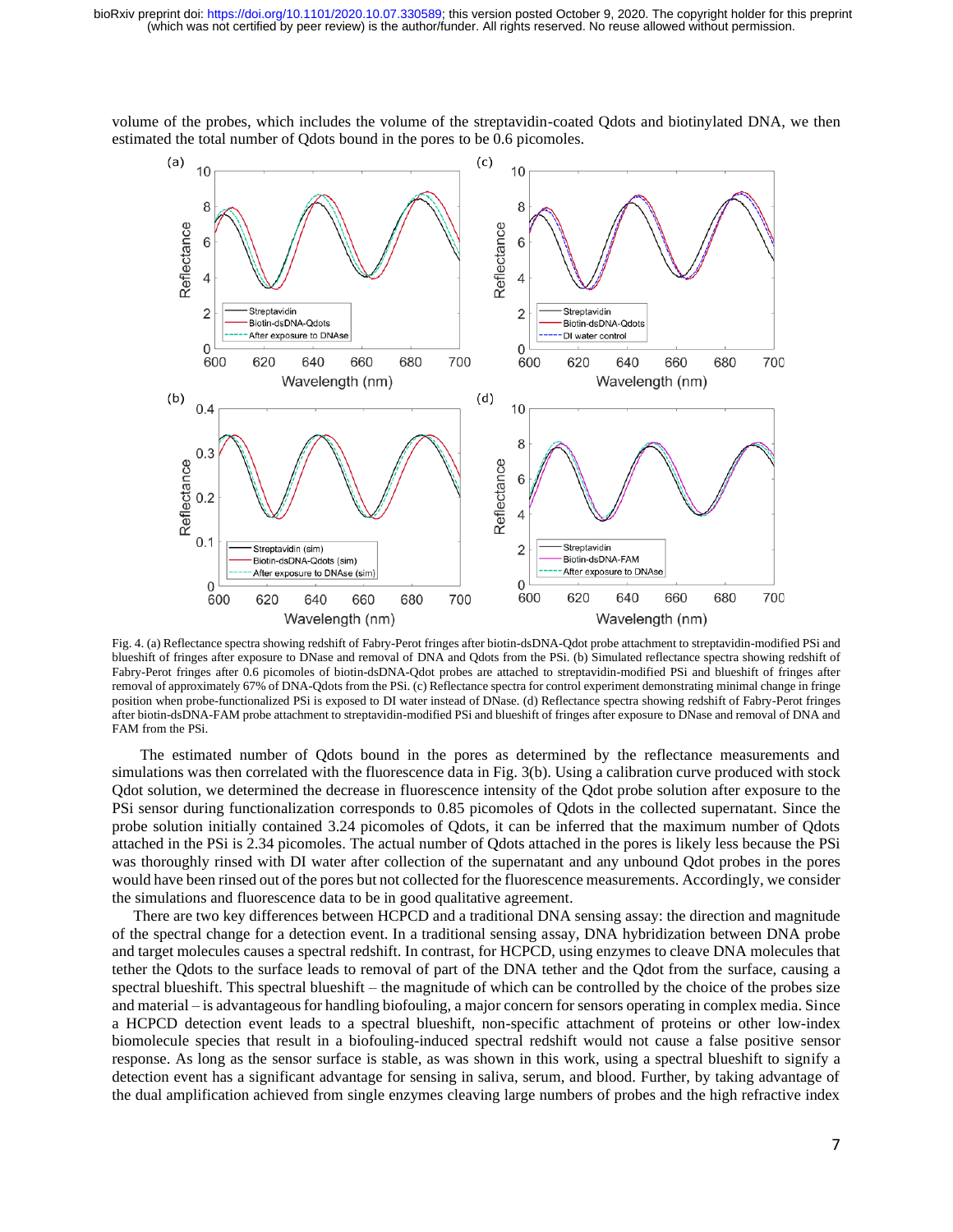of the nanoparticles or Qdots used to label the cleavage probes, it is possible to overcome the sensitivity limitations of traditional biosensing systems.

Since the magnitude of the cleavage-induced spectral change can be increased by the judicious choice of the highcontrast probes, HCPCD leads to a larger signal-to-noise ratio than the standard sensing modality based on detecting low-index biological material added to the system in the process of DNA hybridization. In prior PSi sensor studies, micromolar level target DNA concentrations were required to cause a similar magnitude fringe shift as the DNase cleavage of the 135 nM dsDNA-Qdots reported in this work (Fig. 4(a)) [29], [30]. While DNase is non-selective in cleaving DNA and thus cannot be used for selective detection of DNA sequences unless a more sophisticated detection scheme such as three probe hybridization[31]–[33] is utilized, the work reported here lays an important foundation for HCPCD that could be performed with CRISPR-Cas selective cleavage of nucleic acids using on-chip optical biosensors or other cleavage assays [3], [34], [35] resulting in a highly specific nucleic acid test. The peak shift observed after 2 hours of DNase cleavage at a 12.5 nM concentration is 20 times the resolution of the spectrometer used for the reflectance measurements, showing that there is a path to highly sensitive and fast, real-time readout of assays that result in a cleavage event. Additional optimization may be achieved by decreasing the proportion of ds-DNA linkers to Qdots in order to increase the average refractive index change per occupied streptavidin binding site on the porous silicon surface.

## **5. Conclusion**

This work demonstrates the practical potential of high contrast probe cleavage detection as a new sensing modality. PSi interferometers were functionalized with biotin-dsDNA-Qdot probes that served as the high contrast species to be detected when target solution, in this case 12.5 nM DNase, was exposed to the sensor. The magnitude of the measured blueshift after DNA cleavage was much larger than the magnitude of the redshift that would have resulted from hybridization of a nM concentration of DNA in traditional PSi sensing assays. Moreover, we showed that larger and higher refractive index inorganic quantum dots serve as more effective probe labels than smaller and lower refractive index organic FAM dye. HCPCD has the potential to enable new applications for optical biosensors by providing a sensing modality that is robust to noise from surface fouling or complex patient sample media, generates large signal amplification via the use of probes with high-contrast nanoparticles and multiplicative enzymatic activity, and takes advantage of the high target specificity provided by enzymatic assays. This approach can also be used in cleavage based bioassays such as Cas12a and Cas13 CRISPR viral diagnostics, as well as toehold-switch and DNA-zyme biomolecular sensors.

#### **Acknowledgements**

The authors gratefully acknowledge Dmitry Koktysh for his technical assistance with fluorescence measurements and Tengfei Cao for his technical assistance with SEM measurements that were carried out in the Vanderbilt Institute of Nanoscale Science and Engineering. The authors also thank Paul Laibinis for providing access to the ATR-FTIR.

#### **Disclosures**

This research was partially funded by SiPhox Inc.

#### **References**

- [1] T. Nolan, R. E. Hands, and S. A. Bustin, "Quantification of mRNA using real-time RT-PCR," *Nat. Protoc.*, vol. 1, no. 3, pp. 1559–1582, 2006, doi: 10.1038/nprot.2006.236.
- [2] M. Kubista *et al.*, "The real-time polymerase chain reaction," *Mol. Aspects Med.*, vol. 27, no. 2–3, pp. 95– 125, 2006, doi: 10.1016/j.mam.2005.12.007.
- [3] J. P. Broughton *et al.*, "CRISPR–Cas12-based detection of SARS-CoV-2," *Nat. Biotechnol.*, Apr. 2020, doi: 10.1038/s41587-020-0513-4.
- [4] A. Mandavilli, "Your Coronavirus Test Is Positive. Maybe It Shouldn't Be. The New York Times," *New York Times*, Aug. 2020.
- [5] M. Soler, A. Scholtz, R. Zeto, and A. M. Armani, "Engineering photonics solutions for COVID-19," *APL Photonics*, vol. 5, no. 9, p. 090901, Sep. 2020, doi: 10.1063/5.0021270.
- [6] G. Qiu, Z. Gai, Y. Tao, J. Schmitt, G. A. Kullak-Ublick, and J. Wang, "Dual-Functional Plasmonic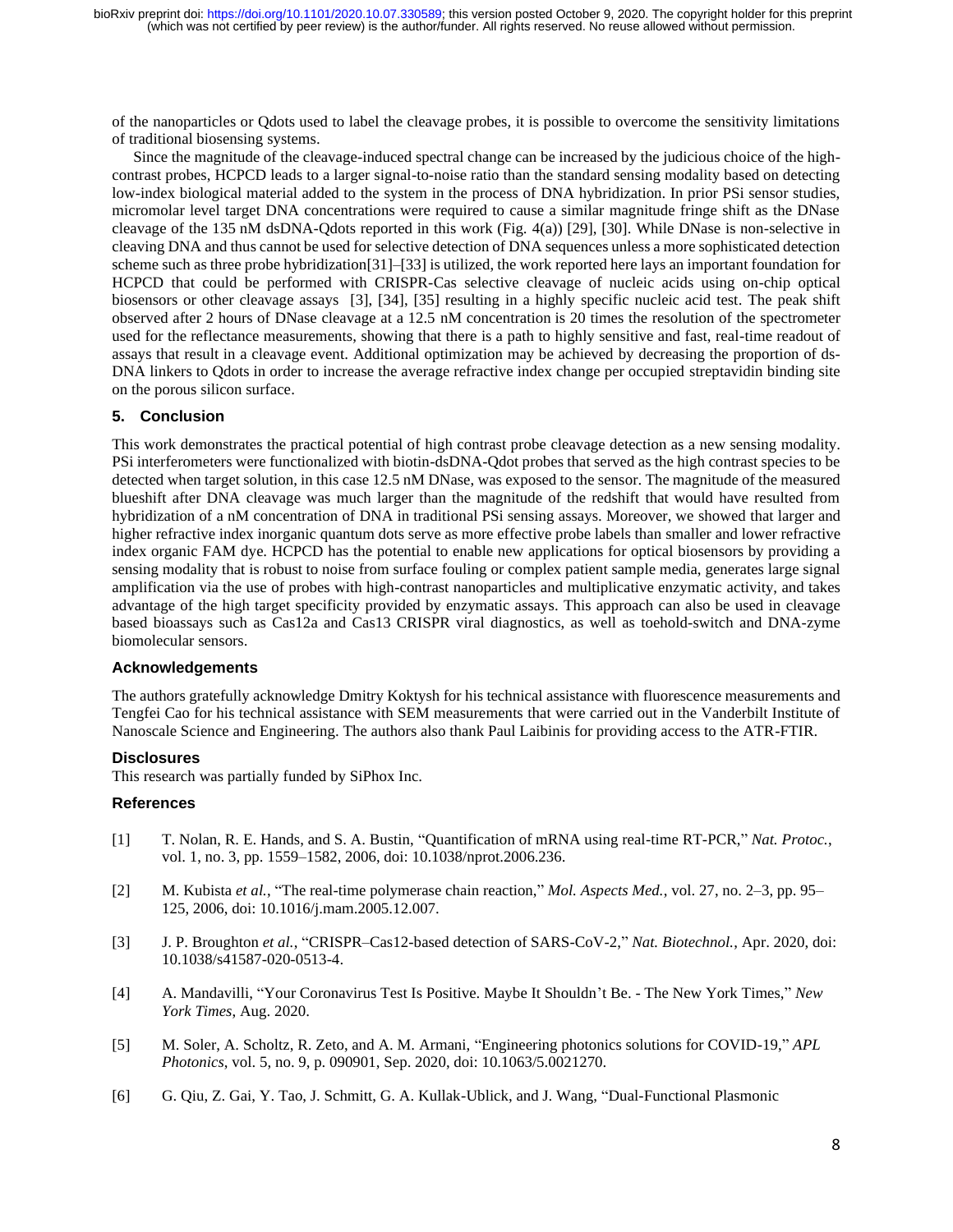Photothermal Biosensors for Highly Accurate Severe Acute Respiratory Syndrome Coronavirus 2 Detection," *ACS Nano*, vol. 14, no. 5, pp. 5268–5277, May 2020, doi: 10.1021/acsnano.0c02439.

- [7] Y. F. Chang *et al.*, "Simple Strategy for Rapid and Sensitive Detection of Avian Influenza A H7N9 Virus Based on Intensity-Modulated SPR Biosensor and New Generated Antibody," *Anal. Chem.*, vol. 90, no. 3, pp. 1861–1869, Feb. 2018, doi: 10.1021/acs.analchem.7b03934.
- [8] A. Asghari, C. Wang, K. M. Yoo, H. Dalir, and R. T. Chen, "Fast Accurate Point of Care COVID-19 Pandemic Diagnosis Enabled Through Advanced Lab-on-a-Chip Optical Biosensors: Opportunities and Challenges," *arXiv:2008.08572*, 2020.
- [9] M. Dubrovsky, M. Blevins, and S. V Boriskina, "High Contrast Probe Cleavage Detection," no. July, pp. 1– 4, 2020, doi: 10.13140/RG.2.2.24831.23201.
- [10] D. J. Galas and A. Schmitz, "DNAase footprinting a simple method for the detection of protein-DNA binding specificity," *Nucleic Acids Res.*, vol. 5, no. 9, pp. 3157–3170, Sep. 1978, doi: 10.1093/nar/5.9.3157.
- [11] S. Y. Li *et al.*, "CRISPR-Cas12a-assisted nucleic acid detection," *Cell Discov.*, vol. 4, no. 1, p. 20, Dec. 2018, doi: 10.1038/s41421-018-0028-z.
- [12] S. Arshavsky-Graham, N. Massad-Ivanir, E. Segal, and S. Weiss, "Porous Silicon-Based Photonic Biosensors: Current Status and Emerging Applications," *Anal. Chem.*, vol. 91, no. 1, pp. 441–467, 2019, doi: 10.1021/acs.analchem.8b05028.
- [13] V. S. Y. Lin, K. Motesharei, K. P. S. Dancil, M. J. Sailor, and M. R. Ghadiri, "A porous silicon-based optical interferometric biosensor," *Science (80).*, vol. 278, no. 5339, pp. 840–843, Oct. 1997, doi: 10.1126/science.278.5339.840.
- [14] C. Pacholski, M. Sartor, M. J. Sailor, F. Cunin, and G. M. Miskelly, "Biosensing using porous silicon double-layer interferometers: Reflective interferometric fourier transform spectroscopy," *J. Am. Chem. Soc.*, vol. 127, no. 33, pp. 11636–11645, 2005, doi: 10.1021/ja0511671.
- [15] C. Lv, Z. Jia, J. Lv, H. Zhang, and Y. Li, "High sensitivity detection of CdSe/ZnS quantum dot-labeled DNA based on N-type porous silicon microcavities," *Sensors (Switzerland)*, vol. 17, no. 1, 2017, doi: 10.3390/s17010080.
- [16] G. Gaur, D. S. Koktysh, and S. M. Weiss, "Immobilization of quantum dots in nanostructured porous silicon films: Characterizations and signal amplification for dual-mode optical biosensing," *Adv. Funct. Mater.*, vol. 23, no. 29, pp. 3604–3614, 2013, doi: 10.1002/adfm.201202697.
- [17] R. Vilensky, M. Bercovici, and E. Segal, "Oxidized Porous Silicon Nanostructures Enabling Electrokinetic Transport for Enhanced DNA Detection," *Adv. Funct. Mater.*, vol. 25, no. 43, pp. 6725–6732, 2015, doi: 10.1002/adfm.201502859.
- [18] S. Mariani *et al.*, "10 000-Fold Improvement in Protein Detection Using Nanostructured Porous Silicon Interferometric Aptasensors," 2016, doi: 10.1021/acssensors.6b00634.
- [19] G. Gaur, D. S. Koktysh, and S. M. Weiss, "Immobilization of quantum dots in nanostructured porous silicon films: Characterizations and signal amplification for dual-mode optical biosensing," *Adv. Funct. Mater.*, vol. 23, no. 29, pp. 3604–3614, 2013, doi: 10.1002/adfm.201202697.
- [20] A. Ruiz-Clavijo *et al.*, "Engineering a Full Gamut of Structural Colors in All-Dielectric Mesoporous Network Metamaterials," *ACS Photonics*, vol. 5, no. 6, pp. 2120–2128, May 2018, doi: 10.1021/acsphotonics.7b01569.
- [21] Y. Tsurimaki *et al.*, "Topological engineering of interfacial optical Tamm states for highly-sensitive nearsingular-phase optical detection," *ACS Photonics*, p. acsphotonics.7b01176, Jan. 2018, doi: 10.1021/acsphotonics.7b01176.